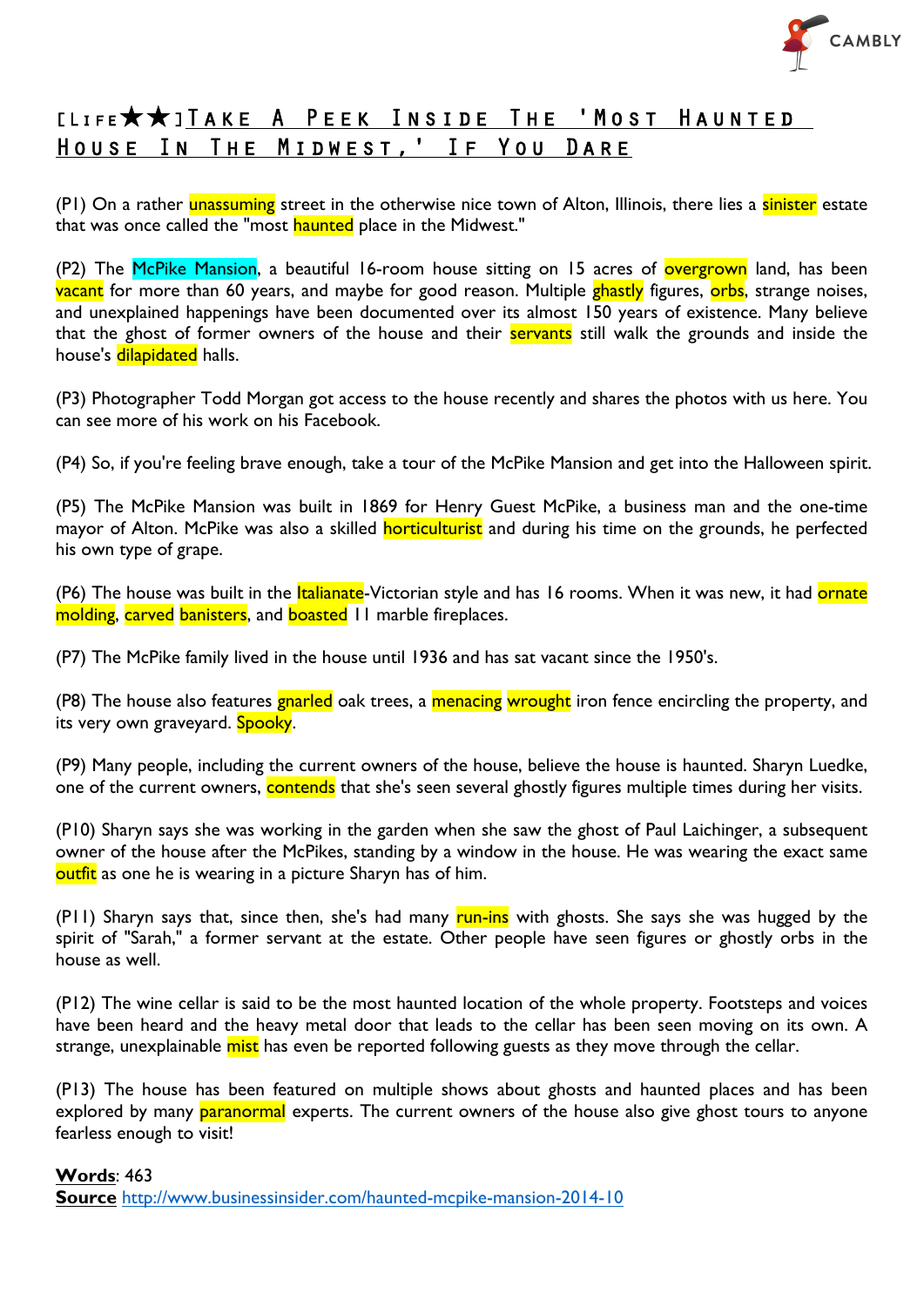

#### Discussion Questions

If you found the passage difficult to read or had problems understanding specific words or idiomatic expressions, please discuss them with your tutor. The following discussion questions should be answered in your own words and with your own arguments.

- 1. Briefly summarize the content of the article in your own words.
- 2. Describe the look of McPike Mansion. You can use the text or the photos to describe the place.
- 3. Why do people say the mansion is haunted? Do you think the paranormal activities that these people experienced are real?
- 4. This article is a tribute to Halloween. What did you do on Halloween (or is there such tradition in your country?)? How is ghosts part of your culture? Share your scary stories with the tutor, and try to give vivid explanation of your experience!

### Who/What/Where Are They?

#### McPike Mansion

(Place) a mansion in Alton, which is part of the Metro-East region of the Greater St. Louis metropolitan area in the U.S. state of Illinois. Built in 1869 by Henry Guest McPike (1825–1910), it is situated on Alby Street on a site of 15 acres (61,000 m2), one of the highest points in Alton, which was called Mount Lookout. The structure appeared in the series Scariest Places on Earth. It was also featured on Season 1, Episode 7 of Fact or Faked: Paranormal Files.